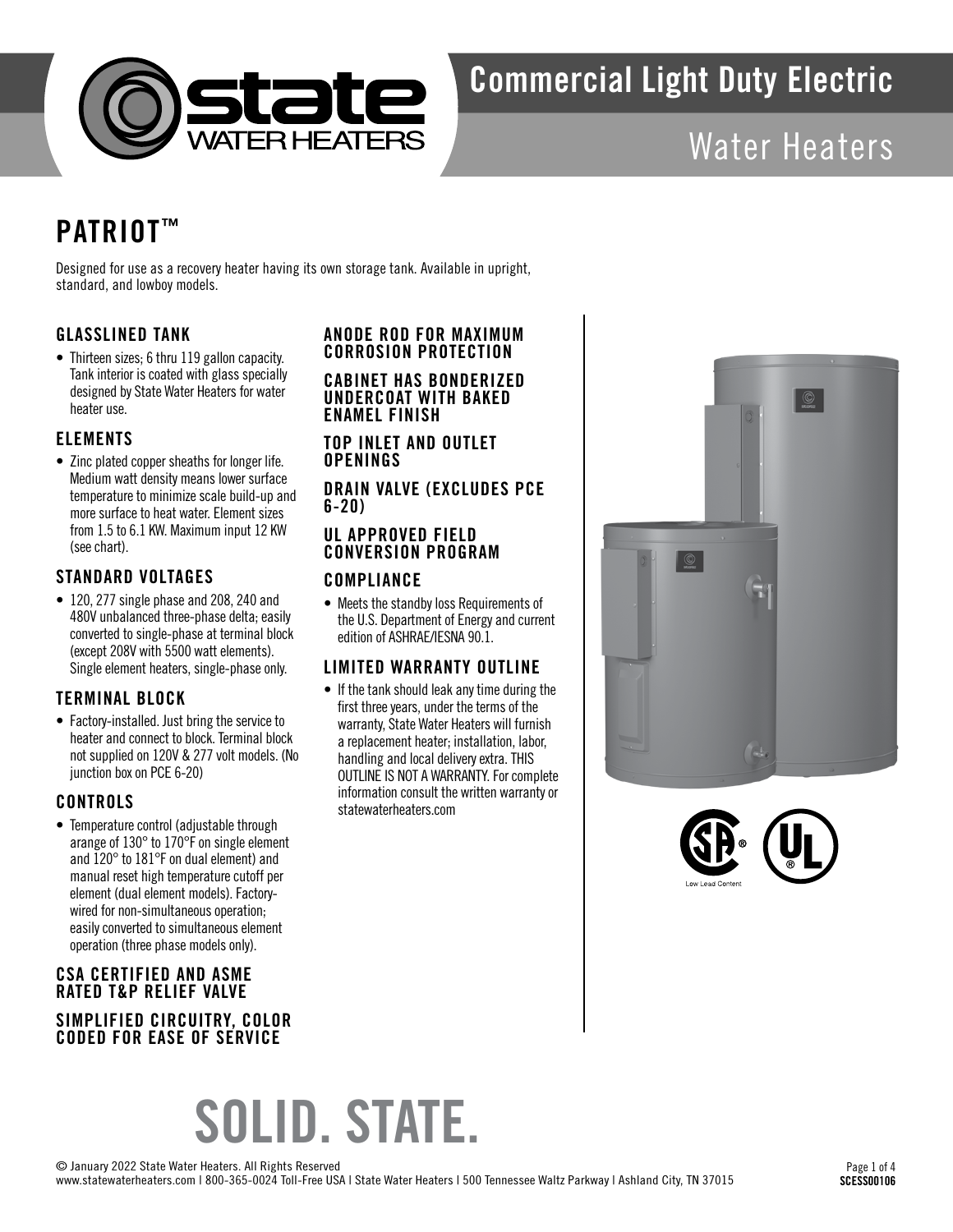

## Water Heaters









### ROUGH-IN DIMENSIONS

|                      |            | No. of          | <b>Nominal</b> | Rated             | A             |      | B             |     | C             |      | D             |     | <b>Shipping Weight</b> |       |
|----------------------|------------|-----------------|----------------|-------------------|---------------|------|---------------|-----|---------------|------|---------------|-----|------------------------|-------|
| Models               | <b>UEF</b> | <b>Elements</b> | Capacity       | Storage<br>Volume | <b>Inches</b> | mm   | <b>Inches</b> | mm  | <b>Inches</b> | mm   | <b>Inches</b> | mm  | lbs.                   | Kg.   |
| PCE-6                | N/A        | $\mathbf{I}$    | 6              | 6                 | $15 - 1/2$    | 394  | $14 - 1/4$    | 362 | 11            | 279  | N/A           | N/A | 35                     | 15.9  |
| <b>PCE-10</b>        | N/A        | $\mathbf{I}$    | 10             | 10                | $18 - 1/4$    | 464  | 18            | 457 | $12 - 1/2$    | 318  | N/A           | N/A | 54                     | 24.5  |
| <b>PCE-15</b>        | N/A        | $\perp$         | 15             | 15                | 26            | 660  | 18            | 457 | $20 - 1/2$    | 521  | N/A           | N/A | 58                     | 26.3  |
| <b>PCE-20</b>        | N/A        | -1              | 20             | 19                | $22 - 1/4$    | 565  | $21 - 3/4$    | 552 | $15 - 3/8$    | 391  | N/A           | N/A | 73                     | 33.1  |
| <b>PCE-30-20LS</b>   | 0.92       | $\overline{c}$  | 30             | 33                | $33 - 1/2$    | 851  | 26            | 660 | 24            | 610  | 8             | 203 | 118                    | 53.5  |
| PCE-40-20LS**        | 0.92       | $\overline{2}$  | 40             | 35                | 32            | 813  | 23            | 584 | 24            | 610  | 8             | 203 | 118                    | 53.5  |
| <b>PCE-50-20LS</b>   | 0.92       | $\overline{2}$  | 50             | 48                | 36            | 914  | $26 - 1/2$    | 673 | 25            | 635  | 8             | 203 | 172                    | 78    |
| <b>PCE-30-20RT</b>   | 0.92       | $\overline{2}$  | 30             | 37                | $49 - 3/4$    | 1264 | $20 - 1/2$    | 521 | $53 - 1/4$    | 1353 | 8             | 203 | 118                    | 53.5  |
| <b>PCE-40-20RT</b>   | 0.92       | $\overline{c}$  | 40             | 45                | 59            | 1499 | $20 - 1/2$    | 521 | $51 - 1/4$    | 1302 | 8             | 203 | 125                    | 56.7  |
| <b>PCE-52-20RT</b>   | 0.92       | $\overline{c}$  | 52             | 55                | $56 - 1/2$    | 1435 | 24            | 610 | $48 - 1/2$    | 1232 | 8             | 203 | 145                    | 65.8  |
| <b>PCE-66-20RTA</b>  | N/A        | $\overline{2}$  | 66             | 60                | $60 - 3/4$    | 1543 | $21 - 3/4$    | 552 | N/A           | N/A  | 8             | 203 | 176                    | 79.8  |
| <b>PCE-82-20RTA</b>  | N/A        | $\overline{2}$  | 80             | 76                | $59 - 3/8$    | 1508 | 24            | 610 | N/A           | N/A  | 8             | 203 | 211                    | 95.7  |
| <b>PCE-120-20RTA</b> | N/A        | $\overline{2}$  | 120            | 108               | $62 - 7/16$   | 1586 | $29 - 3/8$    | 746 | N/A           | N/A  | 8             | 203 | 326                    | 147.9 |

\*No side outlet available on PCE-6 Model

\*\*Blanket model

Note: All 66, 80 and 120 models will be manufactured with two 6.1kW elements - 12.2kW

| U.S Gallons/HR and Litres/HR at Temperature Rise Indicated |          |     |               |                  |                |                   |                |         |                |                 |               |                 |                 |
|------------------------------------------------------------|----------|-----|---------------|------------------|----------------|-------------------|----------------|---------|----------------|-----------------|---------------|-----------------|-----------------|
| <b>Element Wattage</b><br>(Upper/Lower)                    | Input KW | го  | 36 F          | 40 $F^{\circ}$   | $54 F^{\circ}$ | 60 F <sup>o</sup> | $72 F^{\circ}$ | 80 F    | $90 F^{\circ}$ | 100 $F^{\circ}$ | 108 $Fo$      | 120 $F^{\circ}$ | 126 $F^{\circ}$ |
|                                                            |          | C°  | $20C^{\circ}$ | 22.2 $C^{\circ}$ | $30C^{\circ}$  | $33.3C^{\circ}$   | 40 $C^{\circ}$ | 44.4 C° | $50C^{\circ}$  | $55.5C^{\circ}$ | $60C^{\circ}$ | 66.6 C°         | $70C^{\circ}$   |
| 6100/6100                                                  | 12.2     | GPH | 138           | 124              | 92             | 82                | 69             | 62      | 55             | 49              | 46            |                 | 39              |
|                                                            |          | LPH | 522           | 469              | 348            | 310               | 261            | 235     | 208            | 184             | 174           | 153             | 146             |

Recovery capacities at 100° F equal: for simultaneous element operation - 4.1 gal. x 2/3 KW of both elements. For other rises multiply element KW as previously explained by 4.1 and divide by temperature rise. Full load current for single phase = total watts.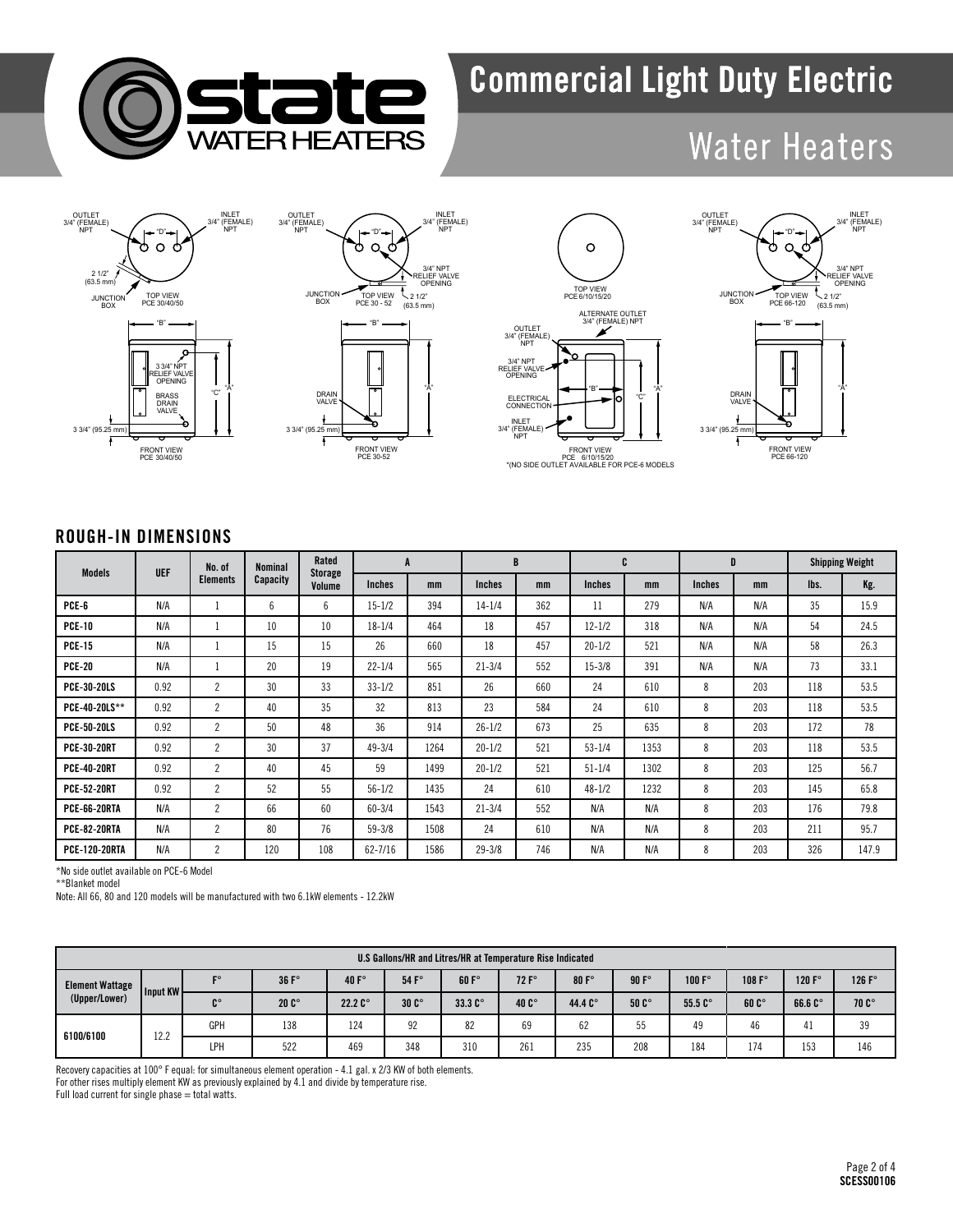

## Water Heaters

### ELEMENT AVAILABILITY CHART (LIGHT-DUTY COMMERCIAL ELECTRIC)

| <b>Models &amp; Elements</b>             | Voltage     | Wiring                   |     | kW Input Available |     |               |     |   |     |     |     |             |  |  |  |
|------------------------------------------|-------------|--------------------------|-----|--------------------|-----|---------------|-----|---|-----|-----|-----|-------------|--|--|--|
|                                          | 120V        | ۰                        | 1.5 |                    | 2.5 | $\Omega$<br>5 |     |   |     |     |     |             |  |  |  |
|                                          | 208V        | ۰                        | 1.5 | $\overline{2}$     | 2.5 | 3             |     |   |     |     |     |             |  |  |  |
| <b>6-Gallon Models</b><br>Single-Element | 240V        | $\overline{\phantom{a}}$ | 1.5 | $\sim$             | 2.5 | 3             |     |   |     |     |     |             |  |  |  |
|                                          | 277V        | ۰.                       | 1.5 | $\Omega$           | 2.5 | 3             |     |   |     |     |     |             |  |  |  |
|                                          | 480V        | ۰                        |     | $\Omega$           | 2.5 | 3             |     |   |     |     |     |             |  |  |  |
|                                          | <b>120V</b> | ۰.                       | 1.5 | $\Omega$           | 2.5 | 3             |     |   |     |     |     |             |  |  |  |
| 10-Gallon through                        | 208V        | ۰                        | 1.5 | $\Omega$           | 2.5 | 3             | 3.5 | 4 | 4.5 |     | 5.5 | 6           |  |  |  |
| <b>20-Gallon Models</b>                  | 240V        | $\overline{\phantom{a}}$ | 1.5 | $\Omega$           | 2.5 | 3             | 3.5 | 4 | 4.5 |     | 5.5 | 6           |  |  |  |
| Single-Element                           | 277V        | $\sim$                   | 1.5 | $\Omega$           | 2.5 | 3             |     |   | 4.5 | - 1 |     | 6           |  |  |  |
|                                          | 480V        | $\sim$                   |     | $\Omega$           | 2.5 | 3             |     |   | 4.5 |     | 5.5 | $\sim$<br>b |  |  |  |

6 gallon model not available above 3kW

6/10/15/20 gallon models all A6 circuit (2 wire) only

† Exceeds maximum amp draw.

\*\* Simultaneous only in 3ph

| Model              | <b>Element Wattage</b> |             |             |             |             |      |  |  |  |  |  |  |
|--------------------|------------------------|-------------|-------------|-------------|-------------|------|--|--|--|--|--|--|
|                    |                        | <b>120V</b> | <b>208V</b> | <b>240V</b> | <b>277V</b> | 480V |  |  |  |  |  |  |
| <b>PCE-20-20LS</b> | Min Watts              | N/A         | 4500        | 4500        | 4500        | 4500 |  |  |  |  |  |  |
|                    | Max Watts              | N/A         | $6000$ (*)  | $6000$ (*)  | 6000        | 6000 |  |  |  |  |  |  |
| <b>PCE-40-20LS</b> | Min Watts              | N/A         | 4500        | 4500        | 4500        | 4500 |  |  |  |  |  |  |
|                    | Max Watts              | N/A         | $6000$ (*)  | $6000$ (*)  | 6000        | 6000 |  |  |  |  |  |  |
| <b>PCE-50-20LS</b> | Min Watts              | N/A         | 4000        | 4000        | 4000        | 4000 |  |  |  |  |  |  |
|                    | Max Watts              | N/A         | $6000$ (*)  | $6000$ (*)  | 6000        | 6000 |  |  |  |  |  |  |
|                    | Min Watts              | N/A         | 4500        | 4500        | 4500        | 4500 |  |  |  |  |  |  |
| <b>PCE-30-20RT</b> | Max Watts              | N/A         | $6000$ (*)  | $6000$ (*)  | 6000        | 6000 |  |  |  |  |  |  |
| <b>PCE-40-20RT</b> | Min Watts              | $3000$ (*)  | 3000        | 3000        | 3000        | 3000 |  |  |  |  |  |  |
|                    | Max Watts              | $3000$ (*)  | $6000$ (*)  | $6000$ (*)  | 6000        | 6000 |  |  |  |  |  |  |
|                    | Min Watts              | 2500        | 2500        | 2500        | 2500        | 2500 |  |  |  |  |  |  |
| <b>PCE-52-20RT</b> | Max Watts              | $3000$ (*)  | $6000$ (*)  | $6000$ (*)  | 6000        | 6000 |  |  |  |  |  |  |

Additional limitations apply to 120V, 208V, and 240V - Simultaneous Operation are not available (\*) for these voltages.